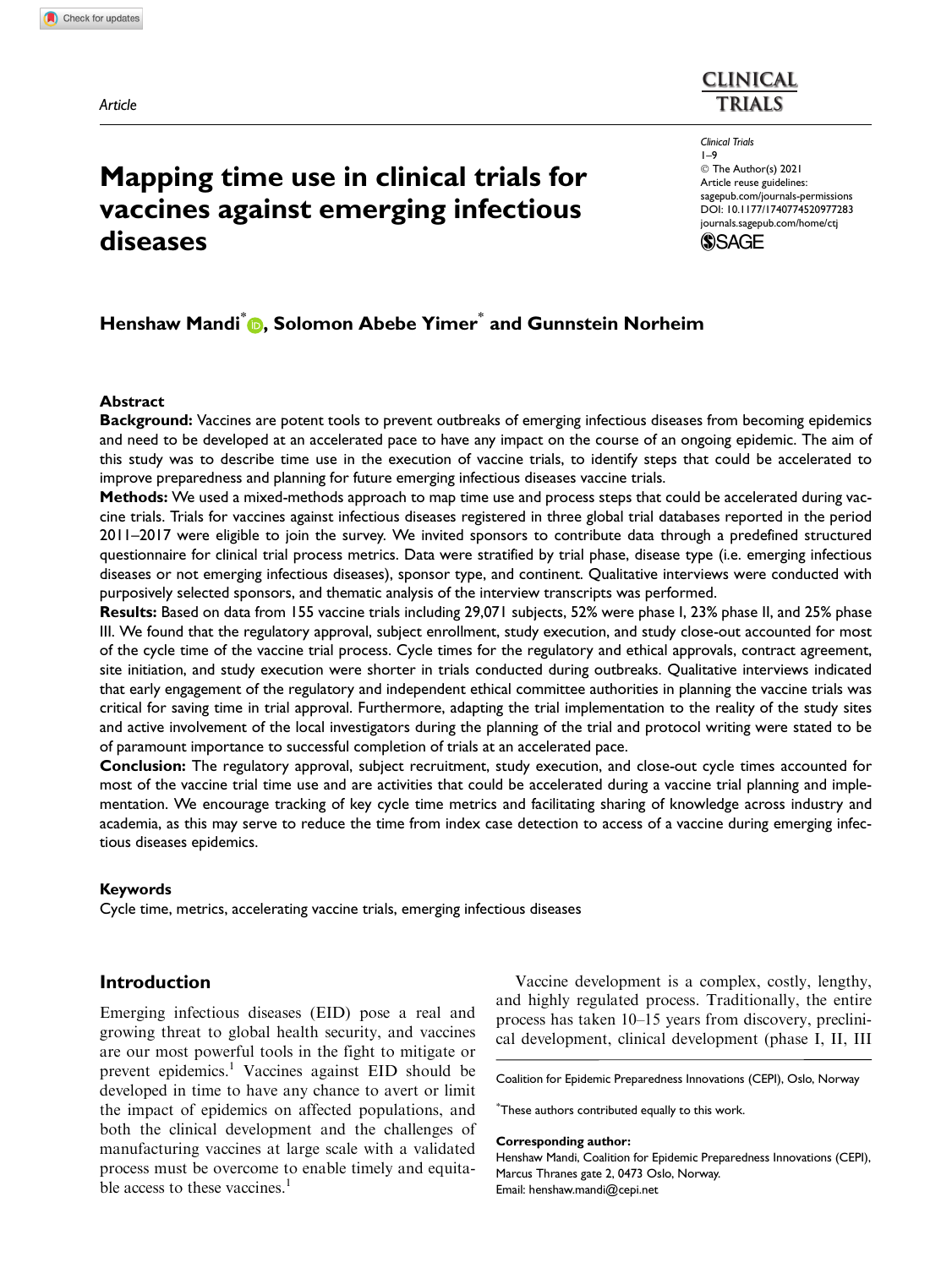

Figure 1. Accelerating vaccine development timelines.

clinical trials) to licensure.<sup>2,3</sup> The clinical trial phases constitute the longest duration of vaccine development timelines. In the case of outbreaks and public health emergencies like the COVID-19 pandemic, there is need for an accelerated vaccine development process to have any mitigating effect on the ongoing transmission and disease burden<sup>4</sup> (Figure 1). Vaccine development during outbreaks hence carries a high risk of failure, but a persistent endemic disease burden or recurrence of outbreaks may justify the investment. Implementing a clinical trial already bears a high risk for developers,<sup>5</sup> and additional complexity is seen if performed during outbreaks. Risk factors may include uncertainty about populations, interventions, comparators, effect size, heterogeneity of vaccine effect, $6$  current technical capacities, acceptance or degree of community engagement, and poor stakeholder coordination.7 Some of these affect the ''lead-time'' required to initiate and conduct clinical trials during an outbreak, $6$  which presents a significant challenge to be overcome when there are expectations for rapid implementation to justify the investment compared to other potential interventions. Time is a decisive factor in the implementation of vaccine trials during epidemics; however, quality of trial data to enable regulatory submission and security of study staff as observed in the Ebola vaccine development.<sup>8</sup>

Current evidence shows that the expenditures, complexity, legal requirements, and documentation requirements related to the conduct of clinical trials have persistently increased at the global level. $9,10$  The requirement for a rigorous clinical trial evaluation of

new vaccines needs to be balanced against the earliest reasonable access during a pandemic.<sup>11</sup>

Regulators are, however, increasingly engaged about accelerating medical countermeasure development during epidemics. Previous studies have shown significant variability in time use in the implementation of clinical trials suggesting the need to devise mechanisms that enhance efficient implementation of vaccine trials for the timely development of vaccines for reactive or preventive use against  $EID$ .<sup>8,12,13</sup> To enable a full overview of time use in clinical evaluation, is essential to describe the cycle time of step involved in the entire vaccine trial process to serve as benchmarks for future planning and to identify the steps with the most potential for reducing overall time use. The aim of this study was to identify time use in the execution of individual clinical vaccine trials to identify steps that could be accelerated to improve preparedness and reduce clinical development time for vaccines against newly emerging pathogens.

## **Methods**

We used a mixed-methods approach. Quantitative data was used to quantify time use and identify significant factors that could accelerate vaccine trials. In-depth interviews were applied to explore the perspectives of purposively selected sponsors on time use in vaccine trials.

### Search strategy and selection criteria

We searched the global clinical trial registries of ClinicalTrials.gov, the WHO Clinical Trial Registry,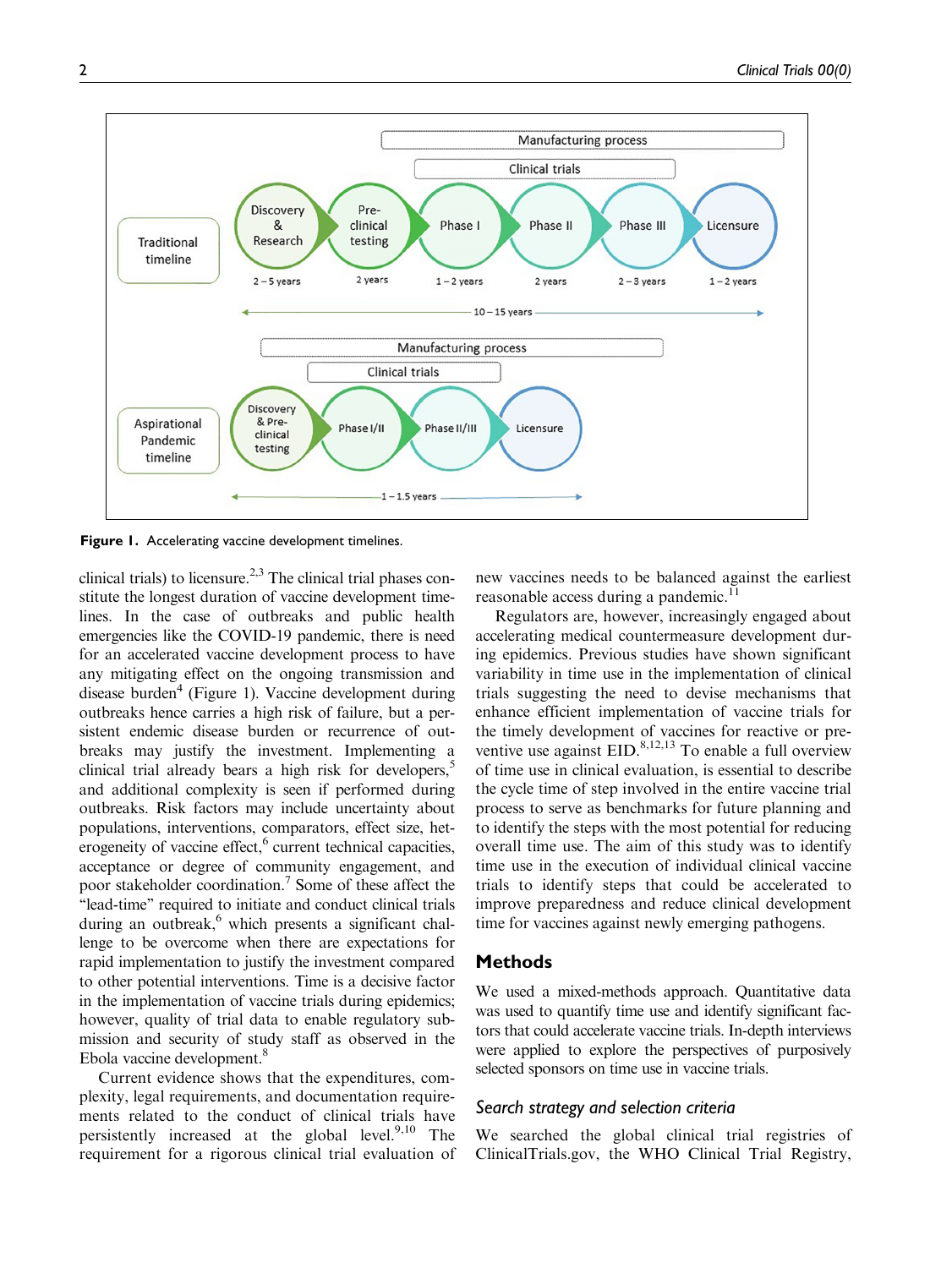

Figure 2. Flowchart of data collection for clinical trials subjected to study analysis.

NCDs: non-communicable diseases; WHO: World Health Organization; PACTR: Pan African Clinical Trial Registry.

and Pan African Clinical Trials Registry to identify eligible vaccine trials. We included vaccine trials that were in phases I, II, and III with enrollment between 1 January 2011 and 31 December 2017 that focused on human infectious diseases caused by viruses, bacteria, parasites, fungi, bacterial toxins, or unknown infectious agents (Figure 2).

### Data collection on vaccine development metrics

After identifying eligible trials for the study, sponsors were invited to contribute data through a predefined structured questionnaire for clinical trial process metrics<sup>12</sup> (supplemental material—Online Appendix 1), adapted from Lamberti et al.<sup>12</sup> The data collected included types of activities in the trial process and dates from start to completion of each study cycle, including protocol approval, site selection, ethics, and regulatory review, study initiation, study enrollment, and completion.

### Data analysis

Data were entered into Microsoft Excel and analyzed using Stata, version 11.0 (StataCorp, College Station, Texas) and Tableau Software version 2019.4. Cycle times were calculated by determining the number of days between relevant date fields (Table 1). Data were stratified by trial phase, disease type (i.e. EID or not EID), sponsor type, and continent. Descriptive cycle time metrics (medians and interquartile ranges) were calculated and compared by various subcategories using the Kruskal–Wallis one-way analysis of variance test for nonparametric data. We used Dunn's test overall threshold level of significance of  $\leq 0.05$  for the statistical analysis. Missing observations were not included as a category for these analyses. When the results for the Kruskal–Wallis test were significant, post hoc multiple comparisons were run to help determine which groups were different while appropriately adjusting pairwise comparisons.

# Understanding factors affecting time use in trials: qualitative interviews

In the qualitative interviews, purposefully chosen sponsors were asked to participate and were able to include in-depth explanations of the subject. An interview guide (supplemental material—Online Appendix 2) was developed based on a literature review on time use in clinical trials and designed to address the study objective of understanding factors affecting time use. The interview guide was pre-tested outside the study area and developed iteratively during the course of the interviews. The interview guide included questions about the interviewee's general perspectives of the vaccine trial performance, reasons for a delayed or expedited process, and lessons learned. Interview questions targeted experiences in specific vaccine trials that had delayed or accelerated vaccine trial processes. The interviews were conducted in English, done by videoconference or

|  |  | Table 1. Key process cycle time metrics of vaccine trials. |  |
|--|--|------------------------------------------------------------|--|
|--|--|------------------------------------------------------------|--|

| Cycle time          | Description                                                            |
|---------------------|------------------------------------------------------------------------|
| Site selection      | Number of days from protocol approval to site selection                |
| Contract agreement  | Number of days from contract/budget sent to site to contract execution |
| Regulatory approval | Number of days from regulatory review submission to approval           |
| Ethics approval     | Number of days from ethics review submission to approval               |
| Subject recruitment | Number of days for subject screening and enrollment                    |
| Site initiation     | Number of days from the contract signed to site initiated              |
| Study execution     | Number of days from "First Subject In" to "Last Subject In"            |
| Study close-out     | Number of days from "Last Subject In" to Database Lock                 |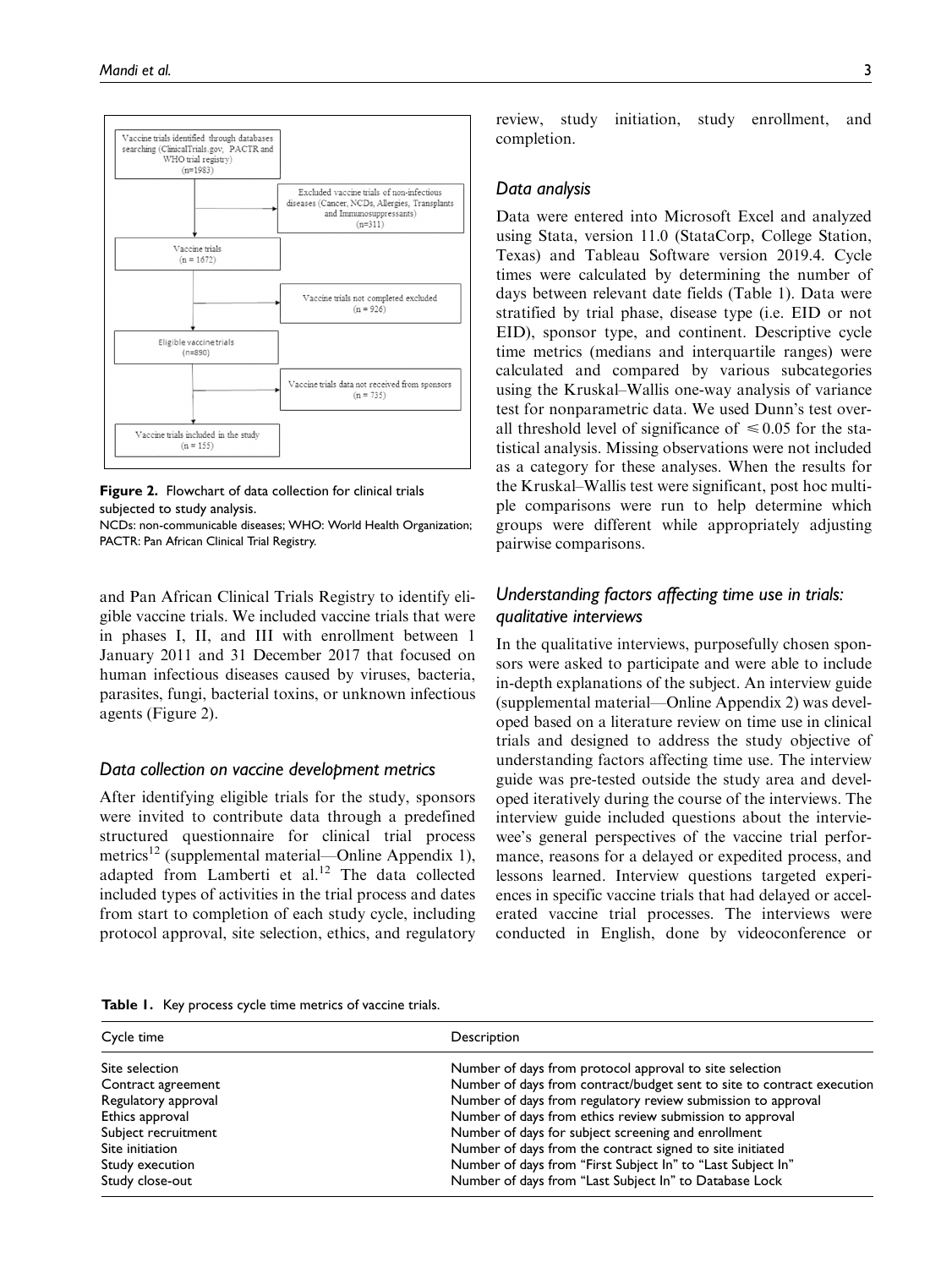| By category                         | selection | Protocol approval to site |              | Regulatory approval    | Ethical approval |                        |        | Contract agreement     |
|-------------------------------------|-----------|---------------------------|--------------|------------------------|------------------|------------------------|--------|------------------------|
|                                     | Median    | Interquartile<br>range    | Median       | Interquartile<br>range | Median           | Interquartile<br>range | Median | Interquartile<br>range |
| All data                            | 7         | $2 - 22$                  | 10           | $7 - 19$               | 7                | $3 - 15$               | 8      | $4 - 28$               |
| Sponsor type                        | 7         | $2 - 22$                  | 10           | $7 - 19$               |                  | $3 - 15$               | 8      | $4 - 28$               |
| Product development<br>partnerships | 8         | $1 - 52$                  |              | $3 - 16$               | 6                | $3 - 10$               | 15     | $1 - 29$               |
| Academic                            | 8         | $5 - 24$                  | $\mathbf{H}$ | $9 - 22$               | 9                | $4 - 17$               | 32     | $22 - 35$              |
| Industry                            |           | $1 - 15$                  | 10           | $7 - 19$               | 7                | $3 - 10$               |        | $4 - 8$                |
| Phases                              |           | $2 - 22$                  | 10           | $7 - 19$               |                  | $3 - 15$               | 8      | $4 - 28$               |
|                                     | 9         | $5 - 24$                  | 9            | $6 - 14$               | 6                | $3 - 10$               |        | $4 - 28$               |
| Ш                                   |           | $I-I6$                    | 17           | $6 - 21$               | 8                | $5 - 13$               | 9      | $8 - 28$               |
| III                                 |           | $I - 7$                   | П            | $9 - 28$               | 10               | $2 - 20$               | 16     | $16 - 16$              |
| Disease type                        |           | $2 - 22$                  | 10           | $7 - 19$               |                  | $3 - 15$               | 8      | $4 - 28$               |
| <b>EID</b>                          | 4         | $I - 8$                   | 10           | $7 - 15$               | 4                | $2 - 15$               | 4      | $2 - 4$                |
| Non-EID                             | 2         | $3 - 22$                  | 10           | $6 - 21$               | 9                | $5 - 15$               | 19     | $8 - 32$               |
| Continent                           | 5         | $1 - 22$                  | 10           | $7 - 19$               |                  | $3 - 15$               | 8      | $4 - 28$               |
| Africa                              |           | $I - 8$                   | 16           | $10 - 20$              | 10               | $7 - 16$               | 32     | $29 - 35$              |
| Americas                            | 6         | $2 - 22$                  |              | $5 - 9$                | 3                | $I-4$                  | 4      | $2 - 9$                |
| Asia-Pacific                        | 4         | $1 - 22$                  | 18           | $10 - 25$              | $\overline{0}$   | $5 - 18$               | 22     | $16 - 28$              |
| Europe                              | 5         | $15 - 15$                 | 9            | $6 - 14$               | 9                | $3 - 15$               | 7      | $4 - 8$                |

Table 2. Cycle time metrics (weeks) for protocol approval to site selection, regulatory approval, ethical approval, and contract agreement.

EID: emerging infectious diseases.

telephone, lasted a maximum of 45 min and were recorded with interviewees' consent. Saturation was reached when little or no new information was raised. All interviews were transcribed verbatim. The coding was performed by a single coder, but the generated codes and quotes were thoroughly checked by the second co-author. Thematic analysis was performed to identify themes and sub-themes as per Braun and Clarke. $14,15$ 

## **Results**

# Mapping time use through process cycle time metrics in vaccine trials

The overall response rate of sponsors contributing to data was 10.5% (22/209) and represented 17.4% (155/ 890) of the eligible vaccine trials in the study period (Figure 2).

Out of 155 trials including 29,071 subjects, 52% were phase I, 23% phase II, and 25% phase III. Forty-two percent of the trials were conducted in the Americas, 35% in the Asia-Pacific, 14% in Africa, and 10% in Europe. Fifty-one percent of the trials were performed by academic institutions, 44% by industry, and 5% by product development partnerships. Fifty-five percent (85/155) of the trials involved EID heavily skewed toward Influenza  $(44\%)$ , Dengue  $(14\%)$ , and Ebola  $(9\%)$ .

The median time for the regulatory and ethical approval cycles was significantly higher in Africa and

Asia-Pacific ( $p \, < \, 0.05$ ) as compared to the Americas and Europe. The median time for the ethical approval cycle was significantly lower when using the national ethics committees ( $p = 0.0351$ ) (Table 2).

Industry sites significantly had lower median times for site initiation cycle than academic institutions  $(p = 0.0048)$ . The median times for subject recruitment, site initiation, and study execution were longest in trials conducted in Africa as compared to the Americas, Europe, and Asia-Pacific (Table 3).

We found that the regulatory approval, subject enrollment, study execution, and study close-out accounted for most of the cycle time of the vaccine trial process. Cycle times for the regulatory and ethical approvals, contract agreement, site initiation, and study execution were shorter in trials conducted during outbreaks (Figure 3).

# Qualitative insights and themes —sponsors' perspectives on factors that could accelerate or slow down vaccine trials

Thirteen clinical research professionals participated in a total of seven interviews. Participants were mostly principal investigators and heads of vaccine trial centers.

Thematic analysis identified two major themes: (1) perception of the use of metrics in time use in clinical trials and (2) experiences of tracking cycle time metrics in running clinical trials (supplemental material— Online Appendix 3).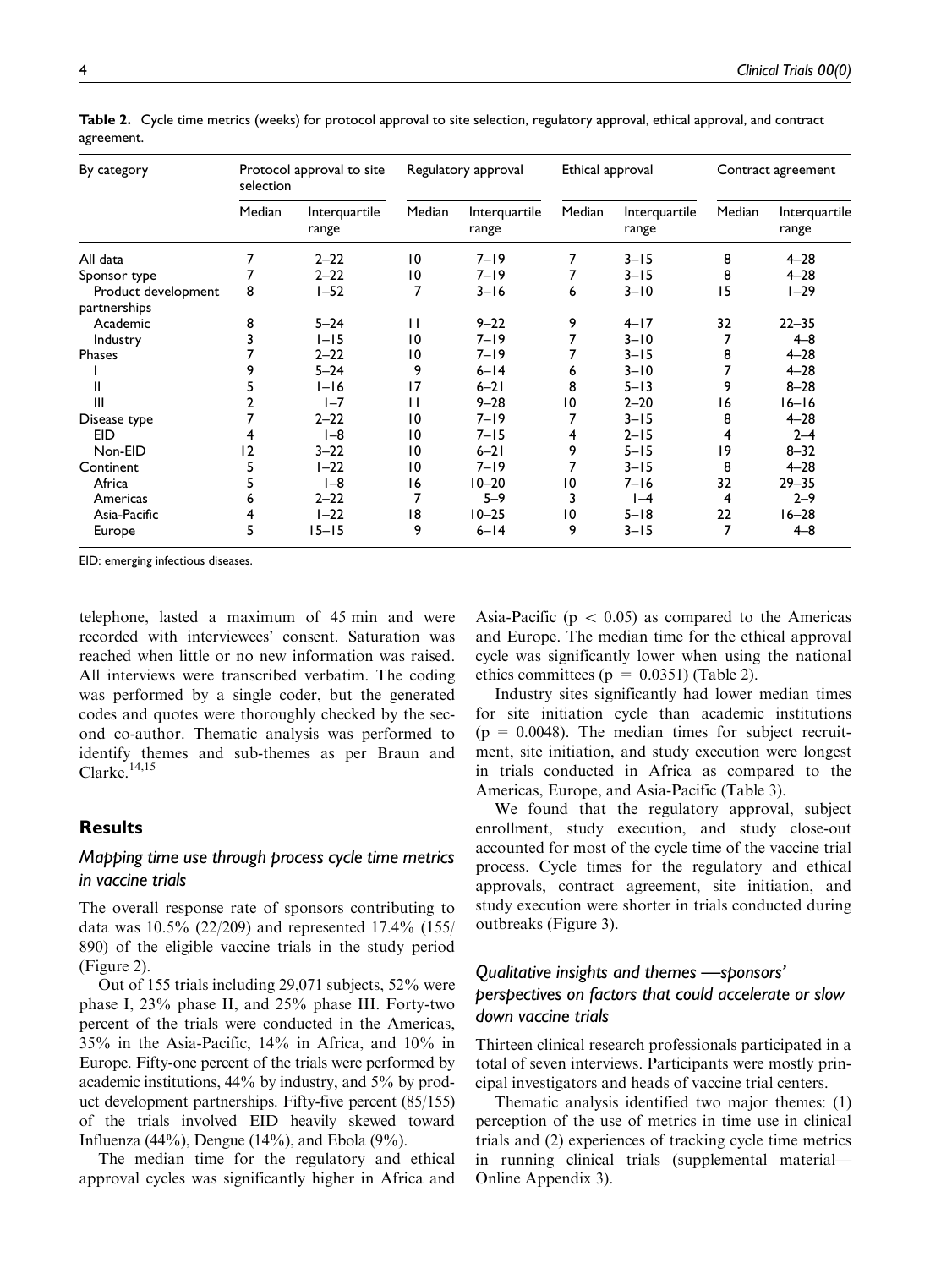| By category                                 | Site initiation |                                                                               | Subject | screening               | Subject enrollment   |                        | study execution |                                                                                                                                                                                                                                                                                                                     | Study close-out |                                                                                                                                                                                                                                                                                                         |
|---------------------------------------------|-----------------|-------------------------------------------------------------------------------|---------|-------------------------|----------------------|------------------------|-----------------|---------------------------------------------------------------------------------------------------------------------------------------------------------------------------------------------------------------------------------------------------------------------------------------------------------------------|-----------------|---------------------------------------------------------------------------------------------------------------------------------------------------------------------------------------------------------------------------------------------------------------------------------------------------------|
|                                             | Median          | Interquartile<br>range                                                        | Median  | Interquartile<br>range  | Median               | Interquartile<br>range | Median          | Interquartile<br>range                                                                                                                                                                                                                                                                                              | Median          | nterquartile<br>range                                                                                                                                                                                                                                                                                   |
| II data                                     |                 |                                                                               |         |                         |                      |                        |                 |                                                                                                                                                                                                                                                                                                                     |                 |                                                                                                                                                                                                                                                                                                         |
| Sponsor type                                |                 |                                                                               |         |                         |                      |                        |                 |                                                                                                                                                                                                                                                                                                                     | 448             |                                                                                                                                                                                                                                                                                                         |
| <b>Product</b>                              |                 | $425$<br>$425$                                                                |         | $3 - 7 - 7$<br>$-7 - 7$ |                      | $7 - 34$<br>$7 - 14$   |                 | $-67$<br>$-6$<br>$-6$<br>$-6$<br>$-6$<br>$-6$<br>$-6$                                                                                                                                                                                                                                                               |                 | $\frac{8-33}{8-53}$                                                                                                                                                                                                                                                                                     |
| development                                 |                 |                                                                               |         |                         |                      |                        |                 |                                                                                                                                                                                                                                                                                                                     |                 |                                                                                                                                                                                                                                                                                                         |
| partnerships                                |                 |                                                                               |         |                         |                      |                        |                 |                                                                                                                                                                                                                                                                                                                     |                 |                                                                                                                                                                                                                                                                                                         |
| Academic                                    |                 |                                                                               |         |                         |                      |                        |                 |                                                                                                                                                                                                                                                                                                                     |                 |                                                                                                                                                                                                                                                                                                         |
|                                             |                 |                                                                               |         |                         | ສ ≌                  |                        |                 |                                                                                                                                                                                                                                                                                                                     |                 |                                                                                                                                                                                                                                                                                                         |
| Industry<br>Phases                          |                 |                                                                               |         |                         |                      |                        |                 |                                                                                                                                                                                                                                                                                                                     |                 |                                                                                                                                                                                                                                                                                                         |
|                                             |                 |                                                                               |         |                         |                      |                        |                 |                                                                                                                                                                                                                                                                                                                     |                 |                                                                                                                                                                                                                                                                                                         |
|                                             |                 |                                                                               |         |                         | $\overline{r}$       |                        |                 |                                                                                                                                                                                                                                                                                                                     |                 |                                                                                                                                                                                                                                                                                                         |
|                                             |                 | c<br>2 = 2 2 2 2 2 2 2 2 2 2 2 2 2 4 4<br>2 = 2 2 2 2 2 2 2 2 2 2 2 2 2 2 2 2 |         | ᡨᢁᡋ᠅ᢀᡩ᠅ᡦᢩ᠅<br>ᡋᢅ᠅᠅᠅᠅᠅   | $\tilde{\mathbf{c}}$ | 87778997917499799      |                 | $\frac{1}{5}$ $\frac{1}{5}$ $\frac{1}{5}$ $\frac{1}{5}$ $\frac{1}{5}$ $\frac{1}{5}$ $\frac{1}{5}$ $\frac{1}{5}$ $\frac{1}{5}$ $\frac{1}{5}$ $\frac{1}{5}$ $\frac{1}{5}$ $\frac{1}{5}$ $\frac{1}{5}$ $\frac{1}{5}$ $\frac{1}{5}$ $\frac{1}{5}$ $\frac{1}{5}$ $\frac{1}{5}$ $\frac{1}{5}$ $\frac{1}{5}$ $\frac{1}{5}$ |                 | $a + a$ $a + a$ $b + a$ $c + a$ $d + a$ $d + a$ $e + a$ $f + a$ $f + a$ $f + a$ $f + a$ $f + a$ $f + a$ $f + a$ $f + a$ $f + a$ $f + a$ $f + a$ $f + a$ $f + a$ $f + a$ $f + a$ $f + a$ $f + a$ $f + a$ $f + a$ $f + a$ $f + a$ $f + a$ $f + a$ $f + a$ $f + a$ $f + a$ $f + a$ $f + a$ $f + a$ $f + a$ |
| Jisease type<br>EID<br>Non-EID<br>Continent |                 |                                                                               |         |                         | エコロエマエ               |                        |                 |                                                                                                                                                                                                                                                                                                                     |                 |                                                                                                                                                                                                                                                                                                         |
|                                             |                 |                                                                               |         |                         |                      |                        |                 |                                                                                                                                                                                                                                                                                                                     |                 |                                                                                                                                                                                                                                                                                                         |
|                                             |                 |                                                                               |         |                         |                      |                        |                 |                                                                                                                                                                                                                                                                                                                     |                 |                                                                                                                                                                                                                                                                                                         |
|                                             |                 |                                                                               |         |                         |                      |                        |                 |                                                                                                                                                                                                                                                                                                                     |                 |                                                                                                                                                                                                                                                                                                         |
| Africa                                      |                 |                                                                               |         |                         |                      |                        | និគនិគ          |                                                                                                                                                                                                                                                                                                                     |                 |                                                                                                                                                                                                                                                                                                         |
|                                             |                 |                                                                               |         |                         |                      |                        |                 |                                                                                                                                                                                                                                                                                                                     |                 |                                                                                                                                                                                                                                                                                                         |
| Americas<br>Asia-Pacific                    |                 |                                                                               |         |                         | o                    |                        |                 |                                                                                                                                                                                                                                                                                                                     |                 |                                                                                                                                                                                                                                                                                                         |
| Europe                                      |                 |                                                                               |         |                         |                      |                        |                 |                                                                                                                                                                                                                                                                                                                     |                 |                                                                                                                                                                                                                                                                                                         |
|                                             |                 |                                                                               |         |                         |                      |                        |                 |                                                                                                                                                                                                                                                                                                                     |                 |                                                                                                                                                                                                                                                                                                         |

Table 3. Cycle time metrics (weeks) for site initiation, subject screening, subject enrollment, study execution, and study close-out. Table 3. Cycle time metrics (weeks) for site initiation, subject screening, subject enrollment, study execution, and study close-out.

EID: emerging infectious diseases. EID: emerging infectious diseases.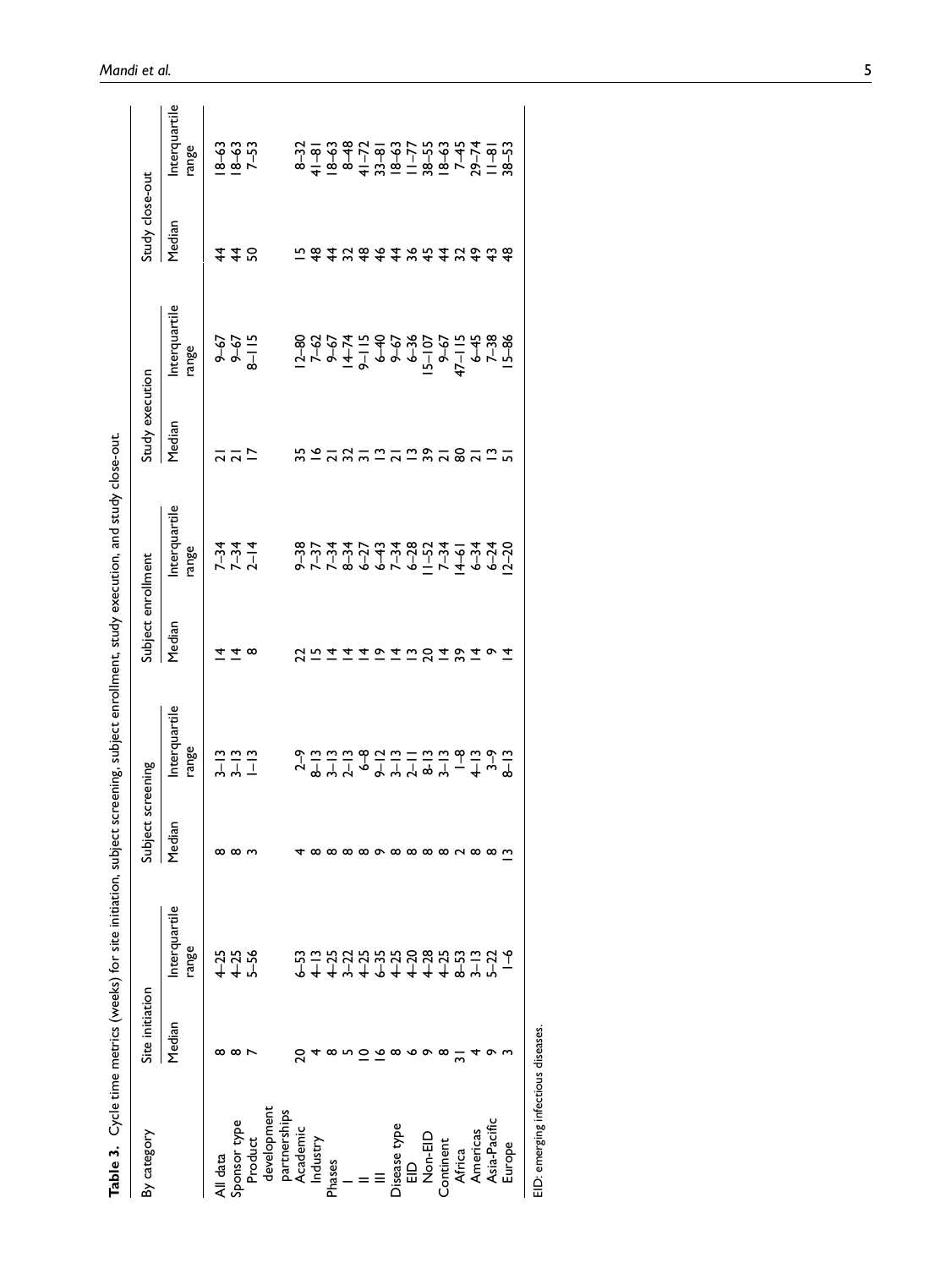

Figure 3. Vaccine trial process cycle time metrics during outbreaks or epidemics. IRB: institutional review board; IEC: independent ethical committee.

# Perception of the use of metrics in time use in clinical trials

The majority of the participants stated that they did not keep track of all the cycle time metrics, but widely concurred on the importance of monitoring such critical parameters for process improvement. When further probed, participants were neither negligent nor had a lack of knowledge to track process metrics. A reason mentioned to limit the tracking and focusing only on selected process metrics was to avoid increased workload burden on staff.

# Experiences of tracking cycle time metrics in running clinical trials

Regulatory approval. Participants stressed the importance of early involvement of the regulatory and ethics authorities in the planning of the vaccine trials. The advice, guidance, and trust from regulatory and ethical authorities were vital to have a quick regulatory and ethical approval process. Parallel ethical and regulatory approval processes were essential to shorten the timelines. Vaccine trials involving multiple local ethics committees with varied approval processes led to a delay.

Subject recruitment. If the trial implementation required the use of several local languages needing translation per site, this slowed the informed consent process and eventually the subject recruitment. Several academic institutions had a large database of potential trial participants, and this led to shorter subject recruitment cycle time. At the site level in Africa, the lack of adequate regular Internet connectivity led to difficulties in conducting randomization using an interactive voice/web response system. Substantial media coverage of the Ebola virus disease with a high level of awareness during an outbreak led to a shorter study enrollment cycle time.

Study execution. At the site level, procurement processes, supply and logistics issues led to delays in initiating the study. Most interviewees stressed the importance of adapting the vaccine trial to the study participants' cultural environment as well as the health system, sitespecific procedures, seasonal conditions, and the available human and infrastructural resources possible. Failure to do so during the planning and implementation of the vaccine trials led to significant delays.

# **Discussion**

This study mapped time use in the entire vaccine trial process, rather than focusing on a subset of activities and cycle times as compared to prior studies.  $8,12,13$  A critical finding from this study was that most of the sponsors could not track every metric, rather they did track regularly a set of key clinical trial metrics; likely not because of lack of knowledge nor negligence but to avoid increased staff workload. Our findings can be compared to a survey by Metrics Champion Consortium that revealed that currently, on average, 83% of pharmaceutical and biotechnology companies use a set of key standardized performance metrics in clinical operations and data management.<sup>16</sup>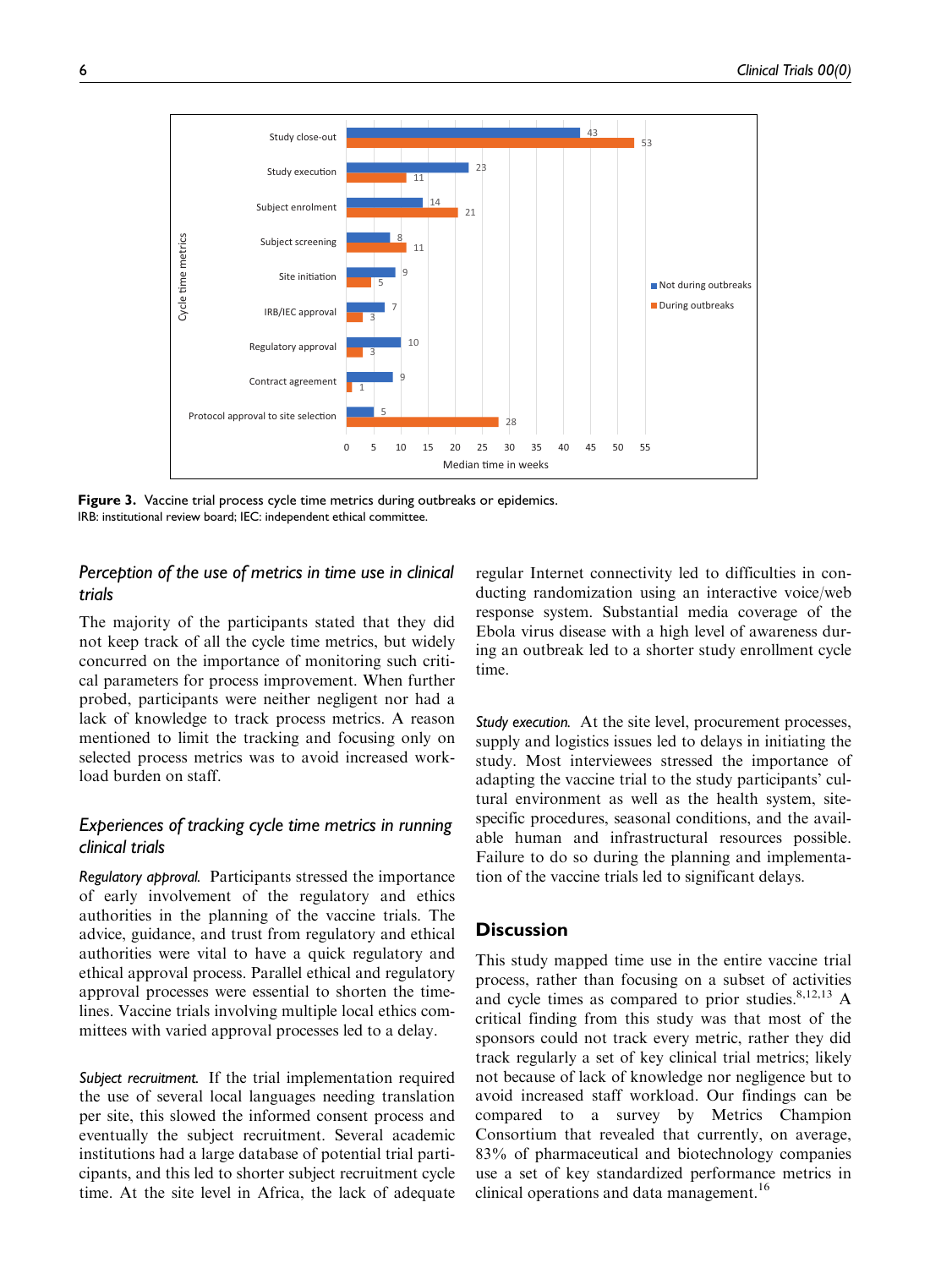A significant finding from this study was that the contract agreement cycle time was significantly shorter for epidemic-prone EID trials, stipulating that this contracting process could be accelerated. Also, the contract agreement was longest when the trial was conducted in Africa, and this pinpoints a potential area for improvement. Our findings are similar to a case described by Trudie Lang et al. that identified agreeing on contracts as a significant delay in the implementation of clinical trials during the Ebola epidemic. $8$  The literature reveals possible factors contributing to such delays, among other things, like inexperienced investigators, finalized budgets by financial institutions before agreement negotiations, and limited financial experts in resourceconstrained settings. $10,17$  We encourage future studies to elaborate on the mechanisms that could be implemented to shorten the contract agreement cycle time in EID vaccine trials especially in Africa.

This study revealed longer regulatory approval timelines for trials conducted in Asia-Pacific and Africa. Our findings are consistent with the knowledge that the regulatory approval process has been known as a possible delay as it abides by country-specific context-based rules with different levels of expertise and capacities.10,17,18 A potential solution that emerged from the discussions with sponsors was early engagement with regulatory agencies to limit delays, which is consistent with the literature.<sup>19</sup> A recent paper stressed the need for more investments and collaboration from governmental bodies toward vaccine research in Africa.<sup>20</sup>

This study revealed that most ethical reviews were submitted for approval to the national as opposed to local ethics committees with shorter approval timelines. One critical delay was in countries with several local ethics committees with varied approval processes, timelines, and requirements. Longer approval times in Africa and Asia-Pacific stressed the need for capacity strengthening and further research.

In our study, there was no significant difference in the regulatory and ethical approval cycle times according to the type of disease (i.e. EID or not EID). This shows an area for improvement. We encourage future studies to provide evidence as to whether or not fasttracking were implemented and if they did accelerate vaccine trials to make sure investigational products are available as early as possible during an outbreak to possibly affect the course of the epidemic. The US Food and Drug Administration and the European Medicines Agency have fast-track approval routes.<sup>21,22</sup> The African Union plans to set up a pan African Medicines Agency and encourages partnerships and collaborative approaches for fast-tracking approvals for clinical trials and registration of products in the affected countries.<sup>23</sup>

A significant finding is that industry sites used a shorter time to sign contracts and initiate a trial than academic sites. This is consistent with published literature.<sup>12</sup> The study initiation process involves several steps ranging from the prestudy visit, site selection, regulatory and ethical approval, contract agreement, and enrolling the "first subject in." Contributing factors to site initiation delays are contract and budgeting negotiations, regulatory and ethical approval timelines, and recruitment challenges. $24,25$  Academic investigators revealed that reliable media coverage and awarenessraising activities to the general public (i.e. community engagement), as well as having a large pool of interested healthy volunteers, are contributing factors to accelerate site initiation and subject recruitment.

Our findings showed that the subject recruitment, site initiation, and study execution took the longest time in trials conducted in Africa. Conducting clinical trials in Africa often presents significant ethical, organizational, cultural, and infrastructural challenges to researchers, pharmaceutical companies, sponsors, and regulatory bodies.<sup>26</sup> A protracted trial is costly; however, the additional cost associated with performing trials in Africa also could be regarded as the time needed to do capacity development.<sup>17,26</sup> The long study initiation cycle time for the African continent could also serve as benchmark metrics relevant to planning. We encourage further studies to provide evidence as to how these processes could be accelerated.

In-depth interviews with sponsors on what may have contributed to a significant delay in study execution at the local level highlighted possible inefficiencies in the logistics supply. This warrants the need for efficient planning of logistics supply management ahead of the commencement and during the implementation of vaccine trials. Our findings showed that the study execution and subject recruitment went significantly faster for EID trials demonstrating the potential for acceleration. Further studies to identify mechanisms to accelerate trials during outbreaks are encouraged. Creative study designs such as a phase I/II randomized, multicenter study approach to determine efficacy, safety, and immunogenicity as well as early inclusion of target groups such as elderly are examples of innovative steps that can radically change overall development timelines.

Our findings showed that the close-out cycle time was the longest and academic institutions were significantly faster to close their sites than industries. This process entails ensuring that all documentation is complete and safe for long-term archiving including solving pending issues that may involve patient safety data reconciliation. One respondent cited that a pending self-limiting serious adverse event led to the extension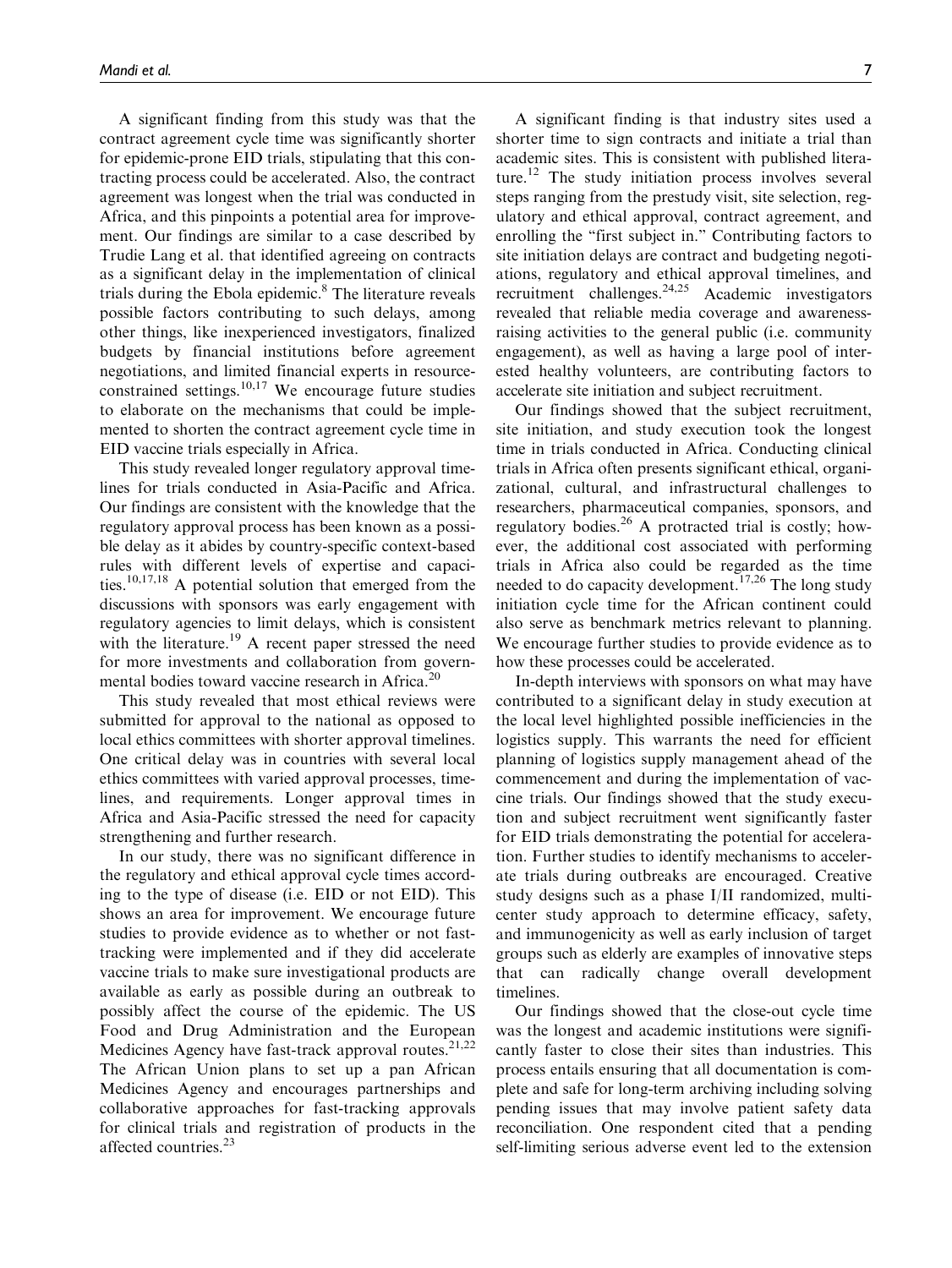One fundamental limitation of this study was a low response rate (155/890, 17%) from the sponsors, which may have affected the outcomes. We repeatedly made contacts to increase the number of participating sponsors, but to no avail due to restrictive data sharing policies practiced among a considerable number of sponsors and other unrevealed reasons. Missing data were due to missing or obsolete sponsors' data, wrong or invalid contact persons reported as responsible for the trial. Also, many companies shared their concerns that they do not track the metrics we were requesting. Others stated that the data would require a significant workload to retrieve and collate. Another possible limitation was recall bias, as this was a retrospective study. Despite this, this study is to our knowledge the largest to date on time use in vaccine trials, with a sufficiently high diversity of sponsors, diseases, and geographies included to draw conclusions that could be applicable for guiding future improvements.

# Conclusion

The regulatory approval, subject recruitment, study execution, and close-out cycle times accounted for most of the vaccine trial time use and are key metrics that could be accelerated during a vaccine trial planning and implementation like in the case of COVID-19 vaccine development. Where possible, there is an advantage in agreeing in advance on the design of clinical trials, to run phase I/II trials in parallel, and to collaborate across borders to fast-track scientific assessment, regulatory approval, and roll-out. We encourage tracking of key cycle time metrics and facilitating sharing of knowledge across industry and academia, as well as the use of innovative, robust trial designs, as this may serve to reduce the time from index case to access of a vaccine during an EID epidemic.

### Acknowledgements

We would like to thank all the companies for study participation, data sharing, and taking part in the in-depth interviews. We also thank Nathalie Imbault, Global Development Programme Manager at CEPI, the United Kingdom, for her support.

### Author contributions

G.N. and S.A.Y. conceived protocol conception and designed the study. H.M., S.A.Y., and G.N. performed data collection and analysis. H.M., S.A.Y., and G.N. wrote the draft manuscript. H.M., S.A.Y., and G.N. edited and approved the final manuscript.

### Declaration of conflicting interests

The author(s) declared no potential conflicts of interest with respect to the research, authorship, and/or publication of this article.

### Funding

The author(s) disclosed receipt of the following financial support for the research, authorship, and/or publication of this article: The study was funded by CEPI.

### ORCID iD

Henshaw Mandi **b** <https://orcid.org/0000-0002-1299-1601>

### Supplemental material

Supplemental material for this article is available online.

#### References

- 1. Coalition for Epidemic Preparedness Innovations (CEPI), <http://www.cepi.net>
- 2. Han S. Clinical vaccine development. Clin Exp Vaccine Res 2015; 4(1): 46–53.
- 3. Sharpe HR, Gilbride C, Allen E, et al. The early landscape of coronavirus disease 2019 vaccine development in the UK and rest of the world. Immunology 2020; 160(3): 223–232.
- 4. Lurie N, Saville M, Hatchett R, et al. Developing covid-19 vaccines at pandemic speed. N Engl J Med 2020; 382: 1969–1973.
- 5. Wong CH, Siah KW and Lo AW. Estimation of clinical trial success rates and related parameters. Biostatistics 2019; 20(2): 273–286.
- 6. Webb S. Managing uncertainty in clinical trials: the role of adaptive trial designs. In: Online seminar, 6 November 2017, https://www.glopid-r.org/ressources/managing-uncertainty-in-clinical-trials-the-role-of-adaptivetrial-designs/
- 7. National Academies of Sciences, Engineering, and Medicine. Integrating clinical research into epidemic response, [https://www.nap.edu/catalog/24739/integrating-clinical](https://www.nap.edu/catalog/24739/integrating-clinical-research-into-epidemic-response-the-ebola-experience)[research-into-epidemic-response-the-ebola-experience](https://www.nap.edu/catalog/24739/integrating-clinical-research-into-epidemic-response-the-ebola-experience)
- 8. Lang T. Ebola: embed research in outbreak response. Nature 2015; 524(7563): 29–31.
- 9. Lang T, Cheah PY and White NJ. Clinical research: time for sensible global guidelines. Lancet 2011; 377(9777): 1553–1555.
- 10. Vischer N, Pfeiffer C, Limacher M, et al. ''You can save time if ..." — a qualitative study on internal factors slowing down clinical trials in Sub-Saharan Africa. PLoS ONE 2017; 12(3): e0173796.
- 11. Drury G, Jolliffe S and Mukhopadhyay TK. Process mapping of vaccines: understanding the limitations in current response to emerging epidemic threats. Vaccine 2019; 37(17): 2415–2421.
- 12. Lamberti MJ, Brothers C, Manak D, et al. Benchmarking the study initiation process. Ther Innov Regul Sci 2013; 47(1): 101–109.